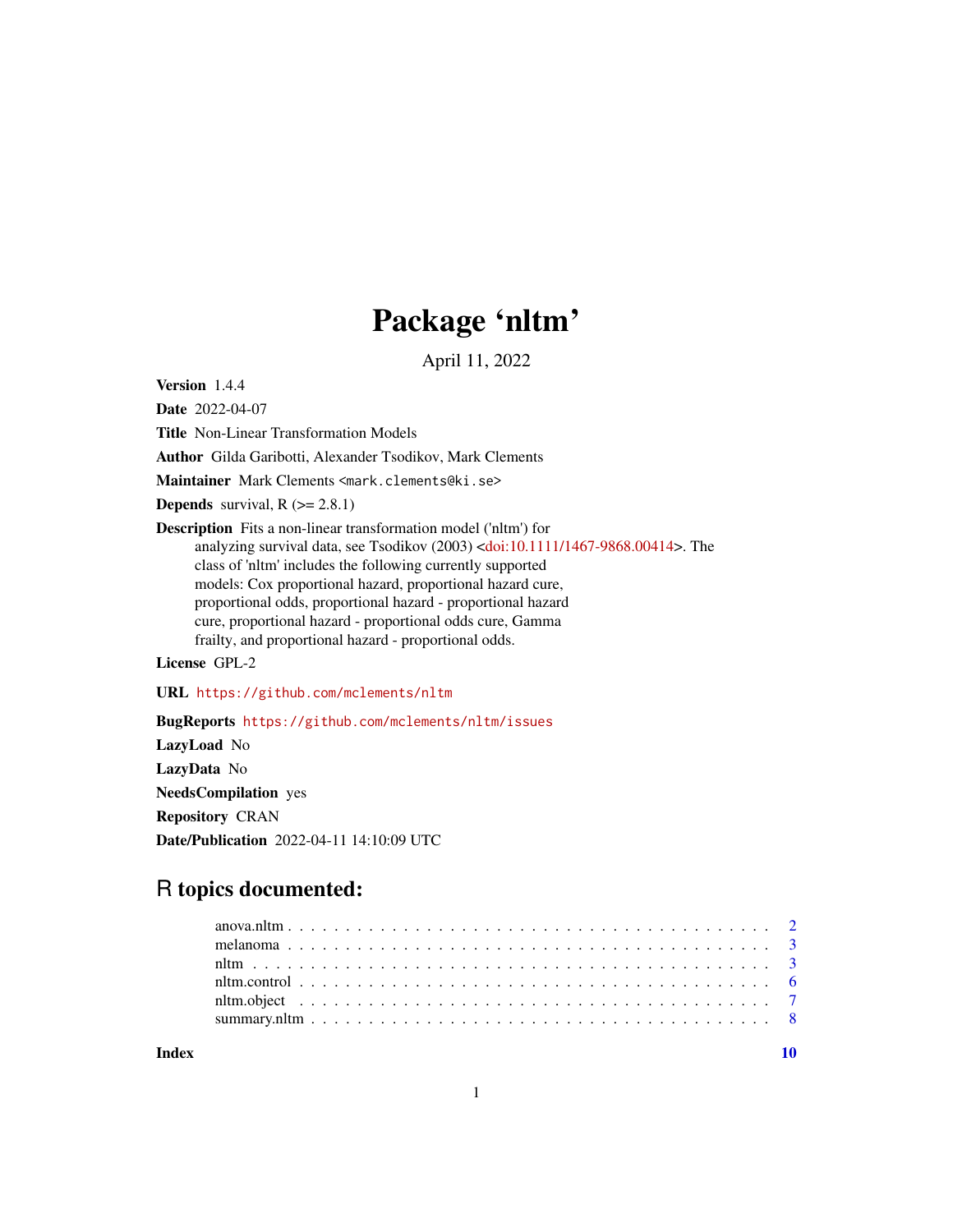<span id="page-1-0"></span>

### Description

If a single model is specified, gives a sequential analysis of deviance table for that fit.

Each row of the table represents a model, the first corresponds to the NULL model and the following rows correspond to models in which variables have been added sequentially. If a model has both, long term and short term covariates, long term covariates are added first. The last row corresponds to the input model (object).

Each row of the table gives the likelihood ratio test for comparing the model corresponding to that row and the one without the indicated covariate (Deviance) and its degrees of freedom (Df). It also gives -2 times the loglikelihood for the model (Resid. Dev) and its degrees of freedom (Resid. Df). Optionally it gives the p-value for the likelihood ratio test.

If more than one object is specified, the table has a row for each model. It specifies -2 times the loglikelihood for the model (Resid. Dev) and its degrees of freedom (Resid. Df). It also gives the likelihood ratio test for comparing the model corresponding to the given row with that of the previous row. (This only makes statistical sense if the models are nested.) Optionally it gives the p-value for the likelihood ratio test.

### Usage

## S3 method for class 'nltm' anova(object, ..., test=FALSE)

### **Arguments**

| object                  | An object of class nltm.                                                         |
|-------------------------|----------------------------------------------------------------------------------|
| $\cdot$ $\cdot$ $\cdot$ | Further nltm objects.                                                            |
| test                    | If TRUE the p-value for the likelihood ratio test is computed. Default is FALSE. |

### Value

An object of class "anova" inheriting from class "data.frame" with the information given in the description.

### Warning

The comparison between two or more models by anova will only be valid if they are fitted to the same dataset. This may be a problem if there are missing values.

### See Also

[nltm](#page-2-1), anova.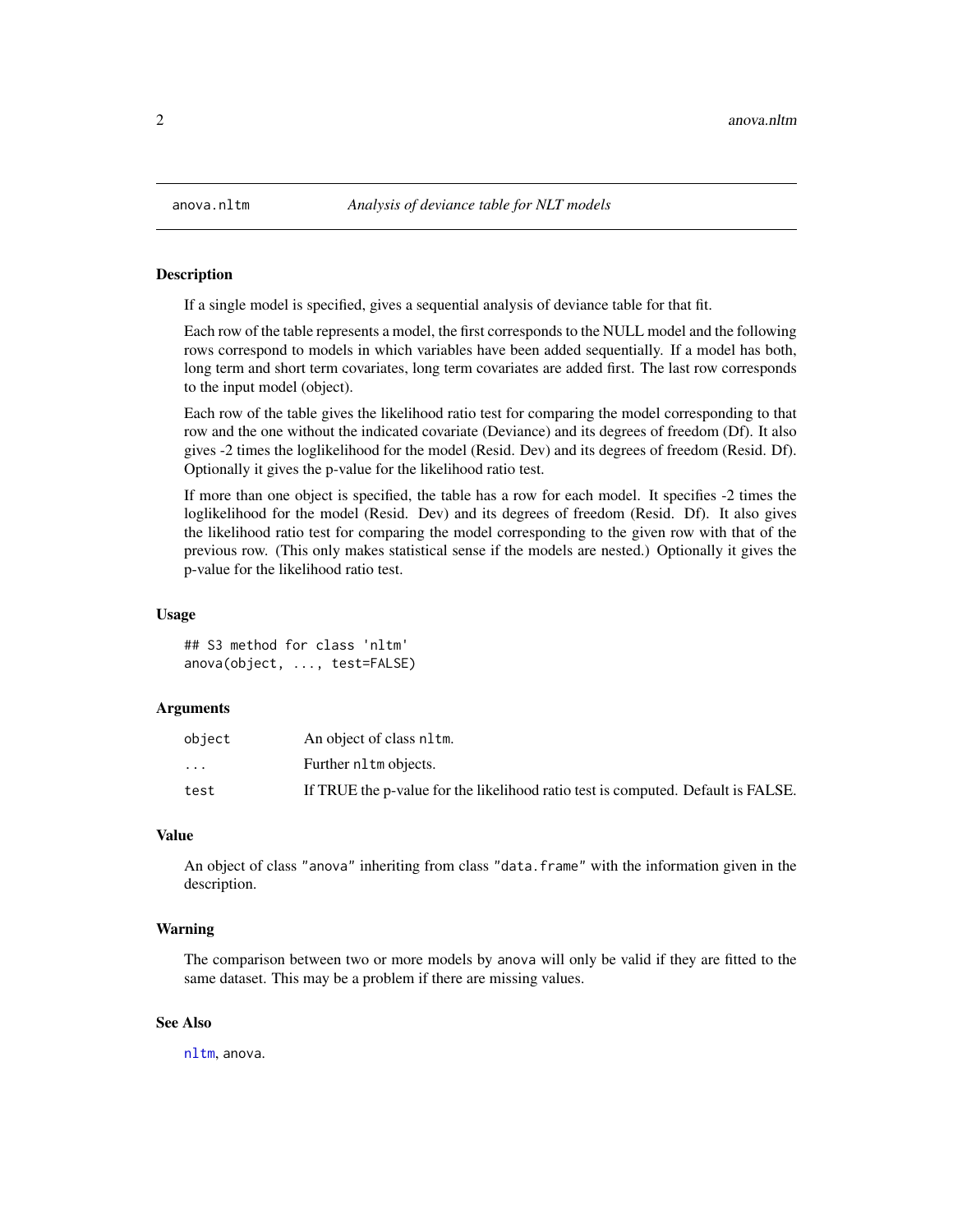### <span id="page-2-0"></span>nltm 3

### Examples

```
data(melanoma, package="nltm")
fit1 <- nltm(formula1=Surv(time,status) ~ size + stage,
             formula2=Surv(time,status) ~ size, data=melanoma, nlt.model="PH")
anova(fit1)
anova(fit1,test=TRUE)
fit2 <- nltm(formula1=Surv(time,status) ~ size + stage + age,
             formula2=Surv(time,status) ~ size + age, data=melanoma, nlt.model="PH")
anova(fit1,fit2,test=TRUE)
```
### melanoma *Melanoma survival data*

### Description

Simulated melanoma survival data.

### Usage

data(melanoma)

### Format

| time:   | survival or censoring time (years)     |
|---------|----------------------------------------|
| status: | censoring status (0=censored, 1=death) |
| size:   | tumor size (cm)                        |
| stage:  | melanoma stage (factor)                |
| age:    | patient age (factor)                   |

<span id="page-2-1"></span>nltm *Fit Non-Linear Transformation Model for analyzing survival data*

### Description

Fits a non-linear transformation model (nltm) for analyzing survival data, see Tsodikov (2003). The class of nltm includes the following currently supported models: Cox proportional hazard, proportional hazard cure, proportional odds, proportional hazard - proportional hazard cure, proportional hazard - proportional odds cure, Gamma frailty, and proportional hazard - proportional odds.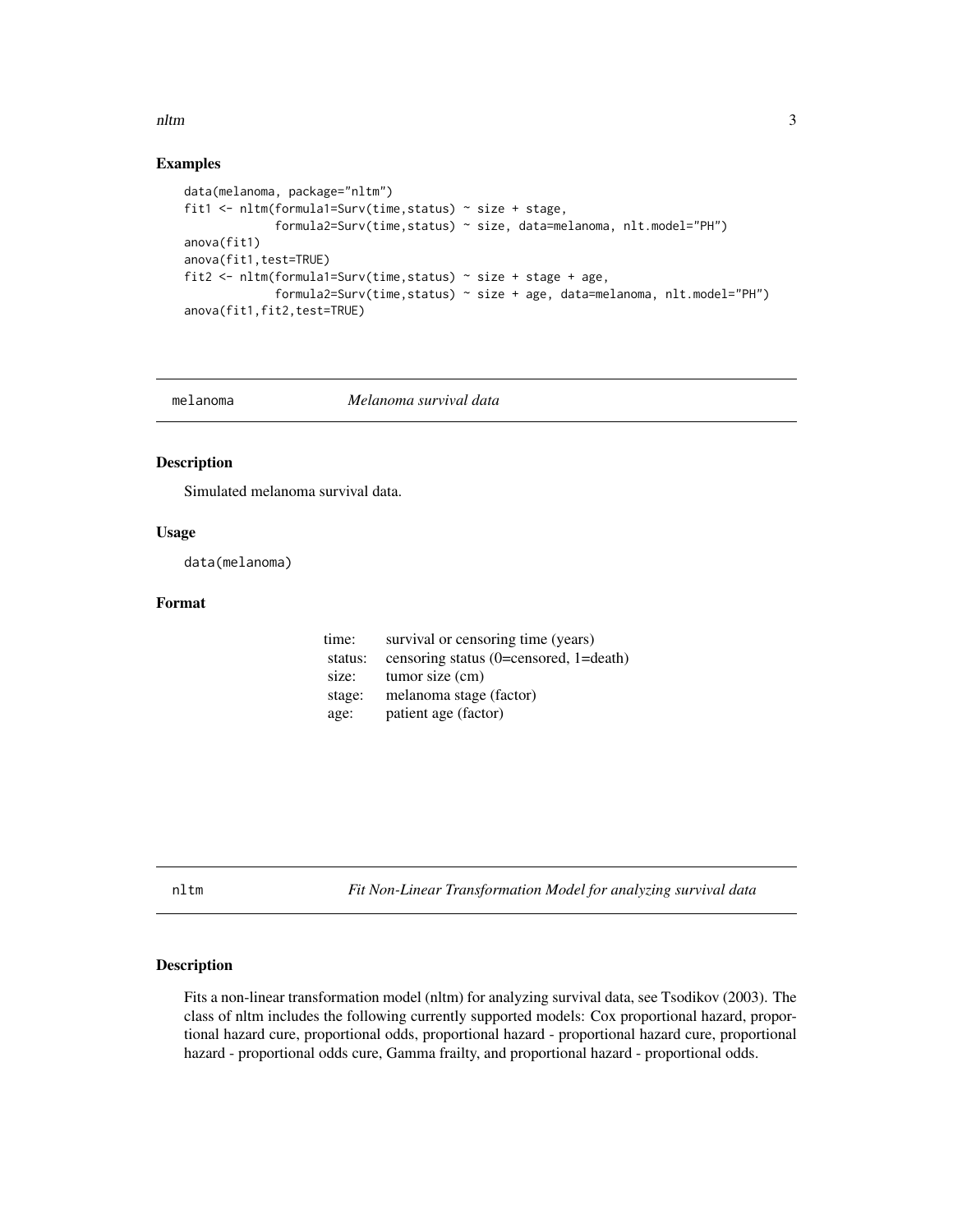### Usage

```
nltm(formula1=formula(data), formula2=formula(data),
     data=parent.frame(), subset, na.action, init=NULL, control,
     nlt.model=c("PH","PHC","PO","PHPHC","PHPOC","GFM","PHPO"),
     model=FALSE, x=FALSE, y=FALSE, verbose=FALSE, ...)
```
### Arguments

| formula1  | A formula object with the response on the left of a $\sim$ operator, and the terms<br>on the right. The response must be a survival object as returned by the Surv<br>function. In models with two predictors, this corresponds to the long term effect.                                                                                                                                                                                                                                                                                         |
|-----------|--------------------------------------------------------------------------------------------------------------------------------------------------------------------------------------------------------------------------------------------------------------------------------------------------------------------------------------------------------------------------------------------------------------------------------------------------------------------------------------------------------------------------------------------------|
| formula2  | A formula corresponding to the short term effect. Will be ignored in models with<br>only one predictor. If not present in models with two predictors, then formulal<br>will be used both for the long and short term effect.                                                                                                                                                                                                                                                                                                                     |
| data      | A data frame in which to interpret the variables named in formulal and formula2,<br>or in the subset argument.                                                                                                                                                                                                                                                                                                                                                                                                                                   |
| subset    | Expression saying that only a subset of the rows of the data should be used in<br>the fit.                                                                                                                                                                                                                                                                                                                                                                                                                                                       |
| na.action | A missing-data filter function, applied to the model.frame, after any subset ar-<br>gument has been used. Default is options () \$na. action.                                                                                                                                                                                                                                                                                                                                                                                                    |
| init      | Vector of initial values for the calculation of the maximum likelihood estimator<br>of the regression parameters. Default is zero.                                                                                                                                                                                                                                                                                                                                                                                                               |
| control   | Object specifying iteration limit and other control options. Default is $nltm$ . control().                                                                                                                                                                                                                                                                                                                                                                                                                                                      |
| nlt.model | A character string specifying a non-linear transformation model. Default is Pro-<br>portional Hazards Model.                                                                                                                                                                                                                                                                                                                                                                                                                                     |
|           | The conditional survival function $S(t z)$ given the covariates z of each of the<br>models currently supported are given below. Let $S_0(t)$ be the non-parametric<br>baseline survival function, and $\theta(z)$ and $\eta(z)$ predictors. We take $\theta(z)$ =<br>$\exp(\beta_{\theta}z)$ and $\eta(z) = \exp(\beta_{\eta}z)$ , where $\beta_{\theta}$ and $\beta_{\eta}$ are the regresssion coef-<br>ficients. In cure models, there is an additional regression parameter $\beta_c$ and<br>$\theta(z) = \exp(\beta_{\theta} z + \beta_c).$ |
|           | • Proportional hazard model (PH):                                                                                                                                                                                                                                                                                                                                                                                                                                                                                                                |
|           |                                                                                                                                                                                                                                                                                                                                                                                                                                                                                                                                                  |

$$
S(t|z) = S_0(t)^{\theta(z)}.
$$

• Proportional hazard cure model (PHC):

$$
S(t|z) = \exp(-\theta(z)(1 - S_0(t))).
$$

• Proportional odds model (PO):

$$
S(t|z) = \frac{\theta(z)}{\theta(z) - \ln(S_0(t))}.
$$

• Proportional hazard - proportional hazard cure model (PHPHC):

$$
S(t|z) = \exp(-\theta(z)(1 - S_0^{\eta(z)}(t))).
$$

 $\mathcal{L}(\mathbf{x})$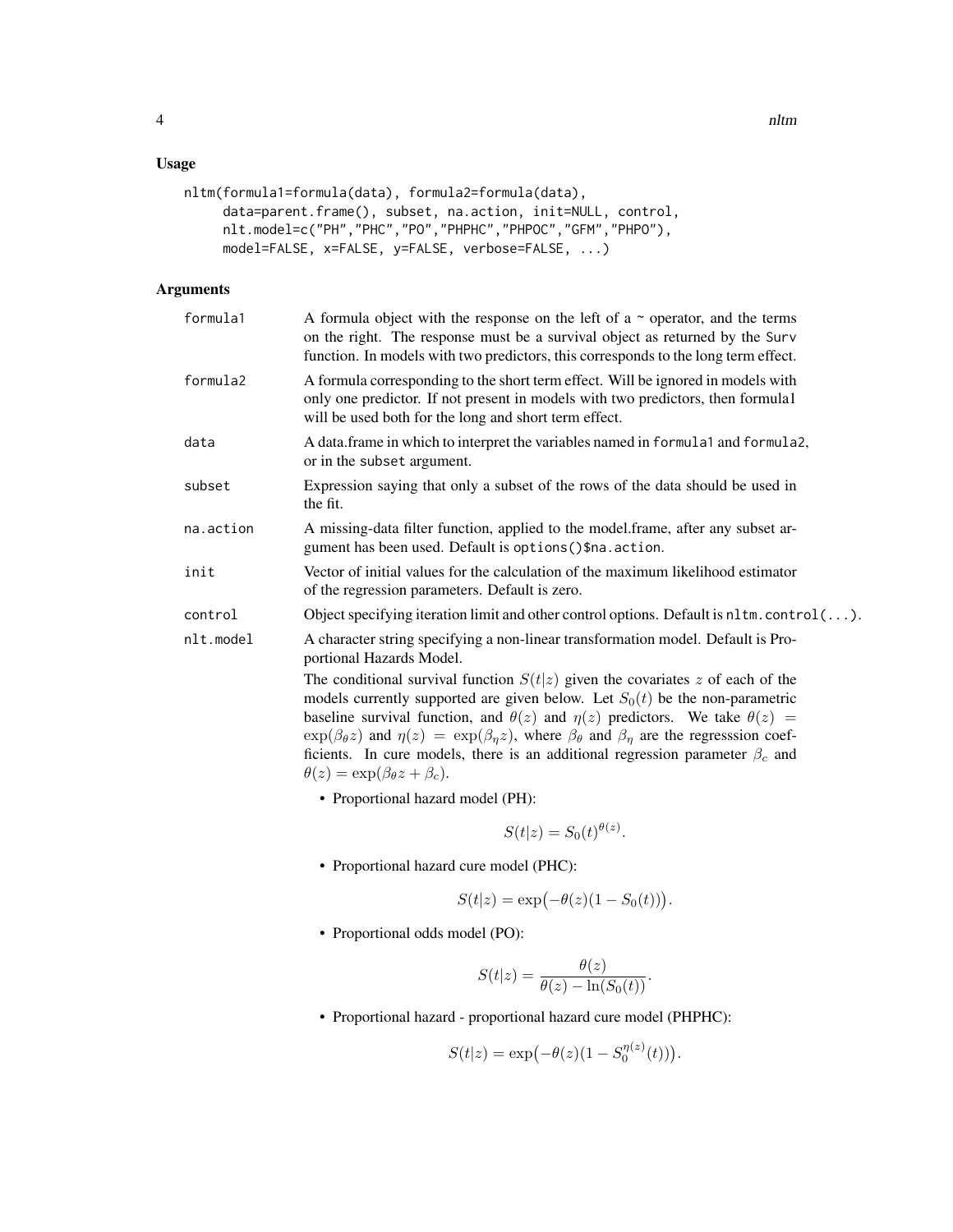$$
S(t|z) = \exp\biggl(-\frac{\theta(z)(1-S_0(t))}{1-(1-\eta(z))S_0(t)}\biggr).
$$

<span id="page-4-0"></span>• Gamma frailty model (GFM):

$$
S(t|z) = \left(\frac{\theta(z)^{\eta(z)}}{\theta(z) - \ln(S_0(t))}\right)^{\eta(z)}.
$$

• Proportional hazard - proportional odds model (PHPO):

$$
S(t|z) = \frac{\theta(z)S_0^{\eta(z)}(t)}{1 - (1 - \theta(z))S_0^{\eta(z)}(t)}.
$$

| model        | If TRUE the model frame is stored. Default is FALSE.                                                                                                                              |
|--------------|-----------------------------------------------------------------------------------------------------------------------------------------------------------------------------------|
| $\mathsf{x}$ | If TRUE the model matrix is stored. Default is FALSE.                                                                                                                             |
| y            | If TRUE the response matrix is stored. Default is FALSE.                                                                                                                          |
| verbose      | If a file name is given, it stores information from maximization of likelihood and<br>calculation of information matrix in a file. Otherwise, verbose=FALSE. Default<br>is FALSE. |
|              | Other arguments.                                                                                                                                                                  |

### Value

An object of class "nltm". See [nltm.object](#page-6-1) for details.

### Author(s)

Gilda Garibotti (garibotti@crub.uncoma.edu.ar) and Alexander Tsodikov.

### References

Tsodikov A. (2003) "Semiparametric models: a generalized self-consistency approach". Journal of the Royal Statistical Society B, 65, Part 3, 759-774.

Tsodikov A. (2002) "Semi-parametric models of long- and short-term survival: an application to the analysis of breast cancer survival in Utah by age and stage". Statistics in Medicine, 21, 895-920.

Tsodikov A., Garibotti G. (2006) "Profile information matrix for nonlinear transformation models". to appear in Journal of Lifetime Data Analysis.

Tsodikov A., Ibrahim J., Yakovlev A. (2003) "Estimating cure rates from survival data: an alternative to two-component mixture models". Journal of the American Statistical Association, Vol. 98, No. 464, 1063-1078.

Wendland M., Tsodikov A., Glenn M., Gaffney D. (2004) "Time interval to the development of breast carcinoma after treatment for Hodgkin disease". Cancer Vol. 101, No. 6, 1275-1282.

### See Also

[nltm.object](#page-6-1), [summary.nltm](#page-7-1), [nltm.control](#page-5-1)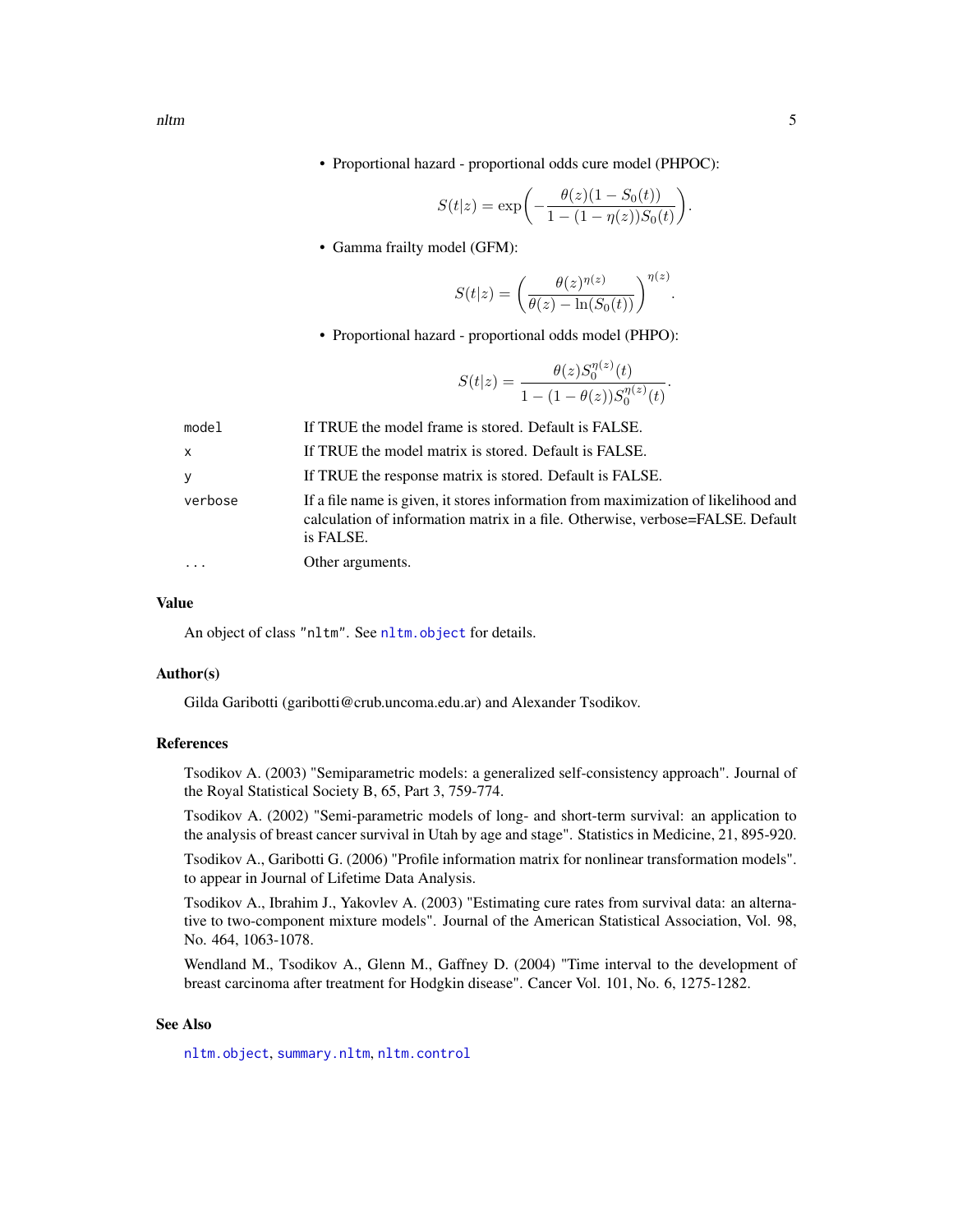### Examples

```
# fit a Proportional Odds Model
data(melanoma, package="nltm")
fit <- nltm(Surv(time,status) ~ size + age, data=melanoma, nlt.model="PO")
summary(fit)
```
<span id="page-5-1"></span>nltm.control *Package options for nltm*

### Description

Sets default values for arguments related to calculation of the maximum profile likelihood estimator of the regression parameters,  $\beta_{\theta}$  (and  $\beta_{\eta}$ , and  $\beta_{c}$ ), and the baseline hazard  $S_{0}(t)$  (see [nltm](#page-2-1)). Optimization is performed using the "L-BFGS-B" method by Byrd et. al. (1995). See optim.

### Usage

```
nltm.control(fnscale=-1, maxit=1000, reltol, factr=1e7, pgtol=0,
             s0.tol=1e-5, bscale=5)
```
### Arguments

| fnscale | An overall scaling to be applied to the profile likelihood function (profileLik)<br>during optimization. If positive, turns the problem into a minimization problem.<br>Optimization is performed on 'profileLik(par)/fnscale'. Default is -1.                                                       |
|---------|------------------------------------------------------------------------------------------------------------------------------------------------------------------------------------------------------------------------------------------------------------------------------------------------------|
| maxit   | The maximum number of iterations. Default is 1000.                                                                                                                                                                                                                                                   |
| reltol  | Relative convergence tolerance. The algorithm stops if it is unable to reduce the<br>value by a factor of 'reltol * (abs(val) + reltol)' at a step. Default is sqrt(. Machine\\$double.eps),<br>typically about 1e-8.                                                                                |
| factr   | Controls the convergence of the "L-BFGS-B" method. Convergence occurs<br>when the reduction in the objective is within this factor of the machine toler-<br>ance. Default is 1e7, that is a tolerance of about 1e-8.                                                                                 |
| pgtol   | Helps control the convergence of the "L-BFGS-B" method. It is a tolerance on<br>the projected gradient in the current search direction. Default is 0.                                                                                                                                                |
| s0.tol  | Convergence tolerance of baseline hazard self-consistency equation. Default is<br>$1e-5$ .                                                                                                                                                                                                           |
| bscale  | The maximum profile likelihood estimator is obtained by maximizing the profile<br>likelihood over a region determined by the magnitude of the observed covari-<br>ates. These constraints are imposed in order to avoid numerical problems in the<br>calculation of the profile likelihood function. |
|         | For a given regression parameter, corresponding to a covariate with observed<br>values x, the upper bound is the bscale of the parameter divided by $max(abs(x))$<br>if $max(abs(x))>1e-10$ , otherwise 1e-10. The lower bound is minus the upper<br>bound.                                          |

<span id="page-5-0"></span>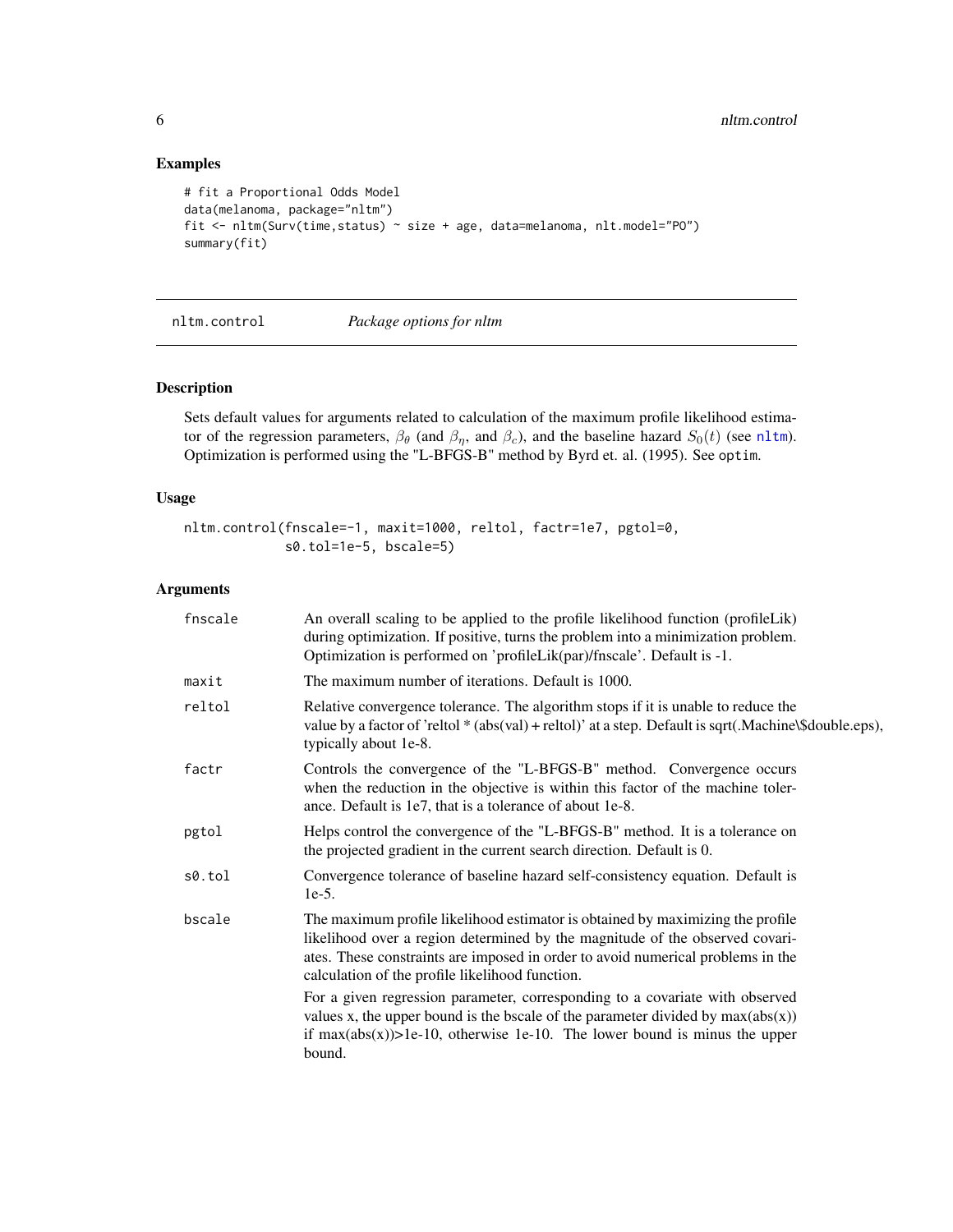### <span id="page-6-0"></span>nltm.object 7

Different values of bscale are allowed for different parameters. If different values of bscale are provided, the vector needs to have the scale for the regression parameters of the long-term predictor,  $\beta_{\theta}$ , followed by the scale for the shortterm predictor,  $\beta_{\eta}$ , if available and the one for the cure parameter,  $\beta_c$ , last if a cure model.

Default is 5.

### Value

A list with the same elements as the input.

### References

Byrd, R. H., Lu, P., Nocedal, J. and Zhu, C. (1995) A limited memory algorithm for bound constrained optimization. SIAM J. Scientific Computing, 16, 1190-1208.

### See Also

optim, [nltm](#page-2-1).

<span id="page-6-1"></span>

nltm.object *Non-Linear Transformation Model Object*

### **Description**

This object is returned by the nltm function. It represents a fitted non-linear transformation model. Objects of this class have methods for the functions print and summary.

### Components

Components of a nltm object.

- coefficients The maximum profile likelihood estimators of the model regression parameters,  $\beta_{\theta}$ (and  $\beta_{\eta}$  and  $\beta_c$ ). See n1tm.
- loglik A vector of length 2 containing the log-likelihood of the null model and with the final values of the coefficients.
- surv MLE of the baseline survival function at the profile maximum likelihood parameters. It is obtained from the hazard jumps that satisfy self-consistency equation (5) in Tsodikov A. and Garibotti G. (2006).
- **var** The variance matrix of the coefficients.
- n The number of observations used in the fit.
- maxit The maximum number of iterations of the optimization procedure. Default is 1000.
- counts Number of calls to the profile likelihood function during the optimization process. This excludes those calls needed to compute a finite-difference approximation to the gradient.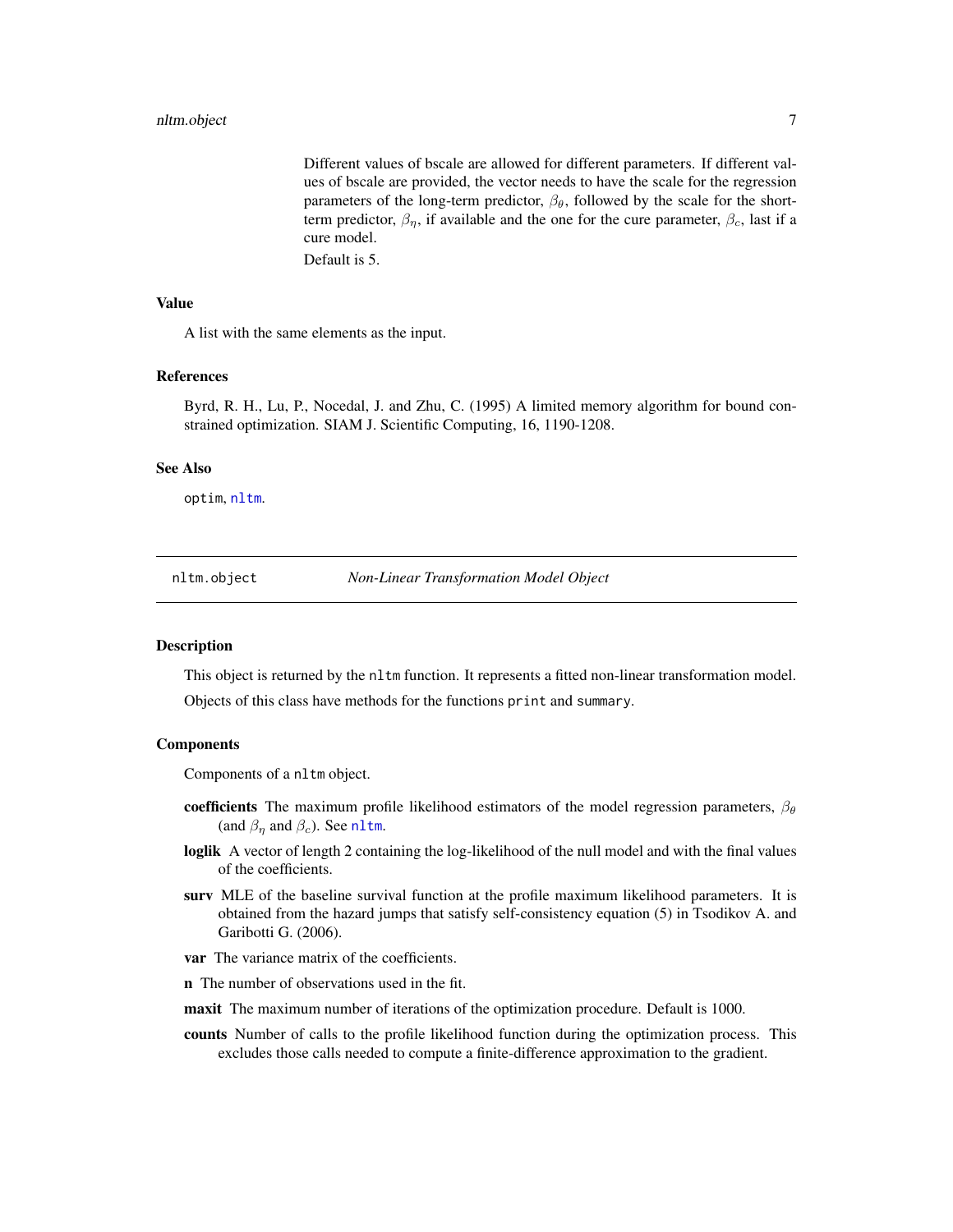<span id="page-7-0"></span>convergence An integer code. '0' indicates successful convergence. Error codes are

'1' indicates that the iteration limit 'maxit' had been reached.

'51' indicates a warning from the optimization method; see component 'message' for further details.

'52' indicates an error from the "L-BFGS-B" method; see component 'message' for further details.

- message A character string giving any additional information returned by the optimizer, or 'NULL'.
- formula If the model has only one predictor a single formula indicating the model for that predictor. If the model has two predictors, then formula is a list with terms pred.long and pred.short indicating the model for the long and short term predictor respectively.
- terms The 'terms' object used.
- nvar If the model has one predictor, number of columns in the model matrix. If it has 2 predictors list with terms pred.short and pred.long indicating the number of columns in the model matrix of the longa and short term predictors respectively.
- x If requested is the model matrix in the case of nlt models with one predictor. If the nltm has 2 predictors, x is a list with terms pred.long and pred short containing the model matrix for the long and short-term predictors respectively.
- y If requested, the response matrix.
- model If requested is the model frame in the case of nlt models with one predictor. If the nltm has 2 predictors, is a list with terms pred.long and pred short containing the model frame for the long and short-term predictors respectively.
- npred Number or predictors.
- call The call of the nltm model.
- **na.action** The na. action attribute, if any, that was returned by the na. action routine.

The object will also contain the following, for documentation see the lm object: terms, assign, formula, call, and, optionally, x, y, and/or frame.

### References

Tsodikov A., Garibotti G. (2006) "Profile information matrix for nonlinear transformation models". to appear in Journal of Lifetime Data Analysis.

### See Also

[nltm](#page-2-1), [summary.nltm](#page-7-1).

<span id="page-7-1"></span>summary.nltm *Summary of a nltm objects.*

### **Description**

This function finds confidence intervals for relative risks and calculates the log-likelihood test. It is a method for the generic function summary of class nltm. It can be invoked by calling summary for an object of class nltm.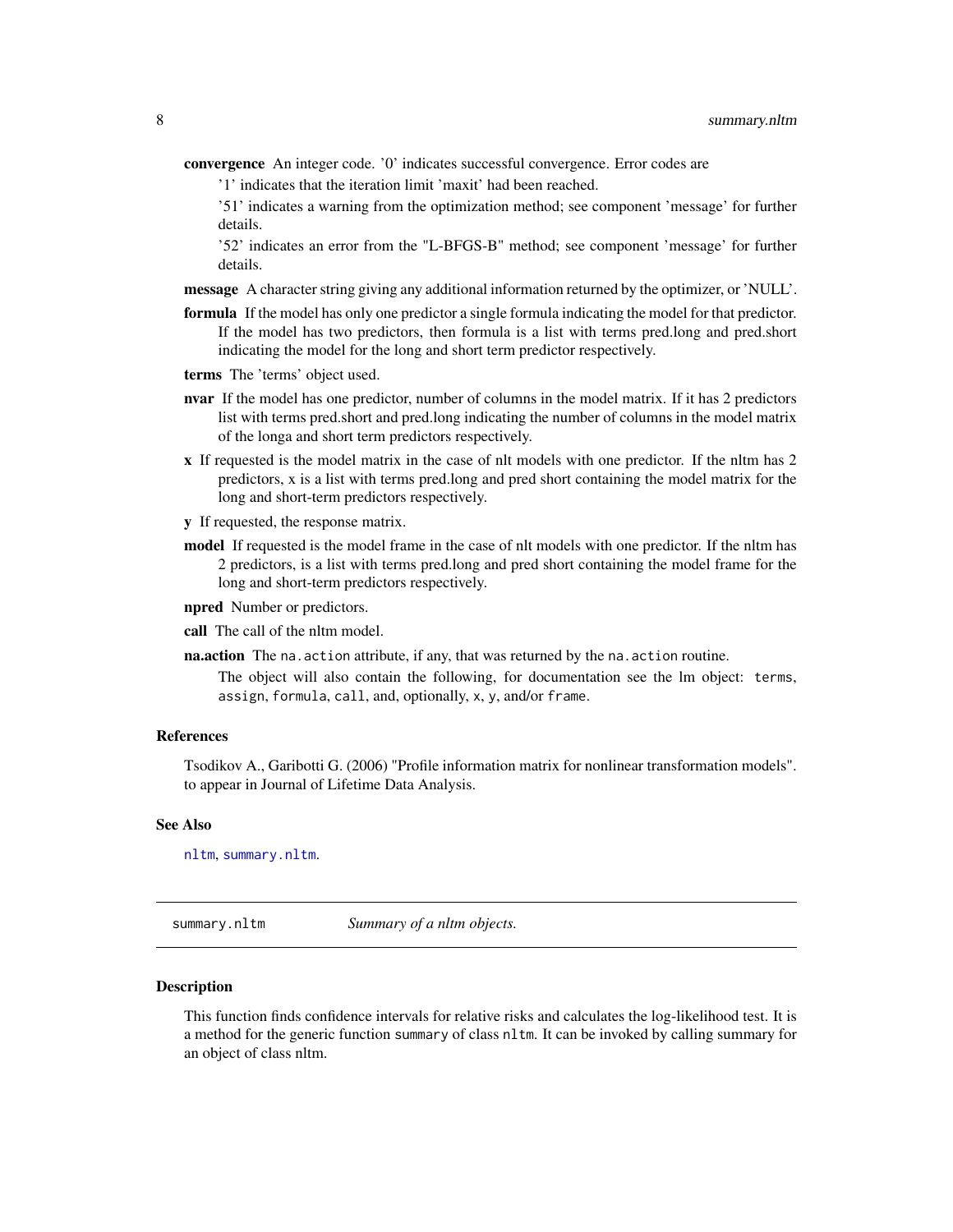### <span id="page-8-0"></span>summary.nltm 9

### Usage

```
## S3 method for class 'nltm'
summary(object, coef = TRUE, conf.int = 0.95,
       digits = max(options()$digits - 4, 3),...)
```
### Arguments

| object   | Fitted model object of class n1tm. This is assumed to be the result of some func-<br>tion that produces an object with the same named components as that returned<br>by the nltm function. |
|----------|--------------------------------------------------------------------------------------------------------------------------------------------------------------------------------------------|
| coef     | If true it gives a table with coefficients, standard errors and p-values. Default is<br>TRUE.                                                                                              |
| conf.int | Confidence level of confidence intervals for relative risks. If 0 confidence inter-<br>vals are not computed. Default is 0.95.                                                             |
| digits   | Number of digits used for formatting output.                                                                                                                                               |
|          | Arguments to be passed to or from other methods.                                                                                                                                           |

### See Also

[nltm](#page-2-1), [nltm.object](#page-6-1), [summary](#page-0-0).

### Examples

```
# fit a Proportional Odds Model
data(melanoma, package="nltm")
fit <- nltm(Surv(time,status) ~ size + age, data=melanoma, nlt.model="PO")
summary(fit)
```